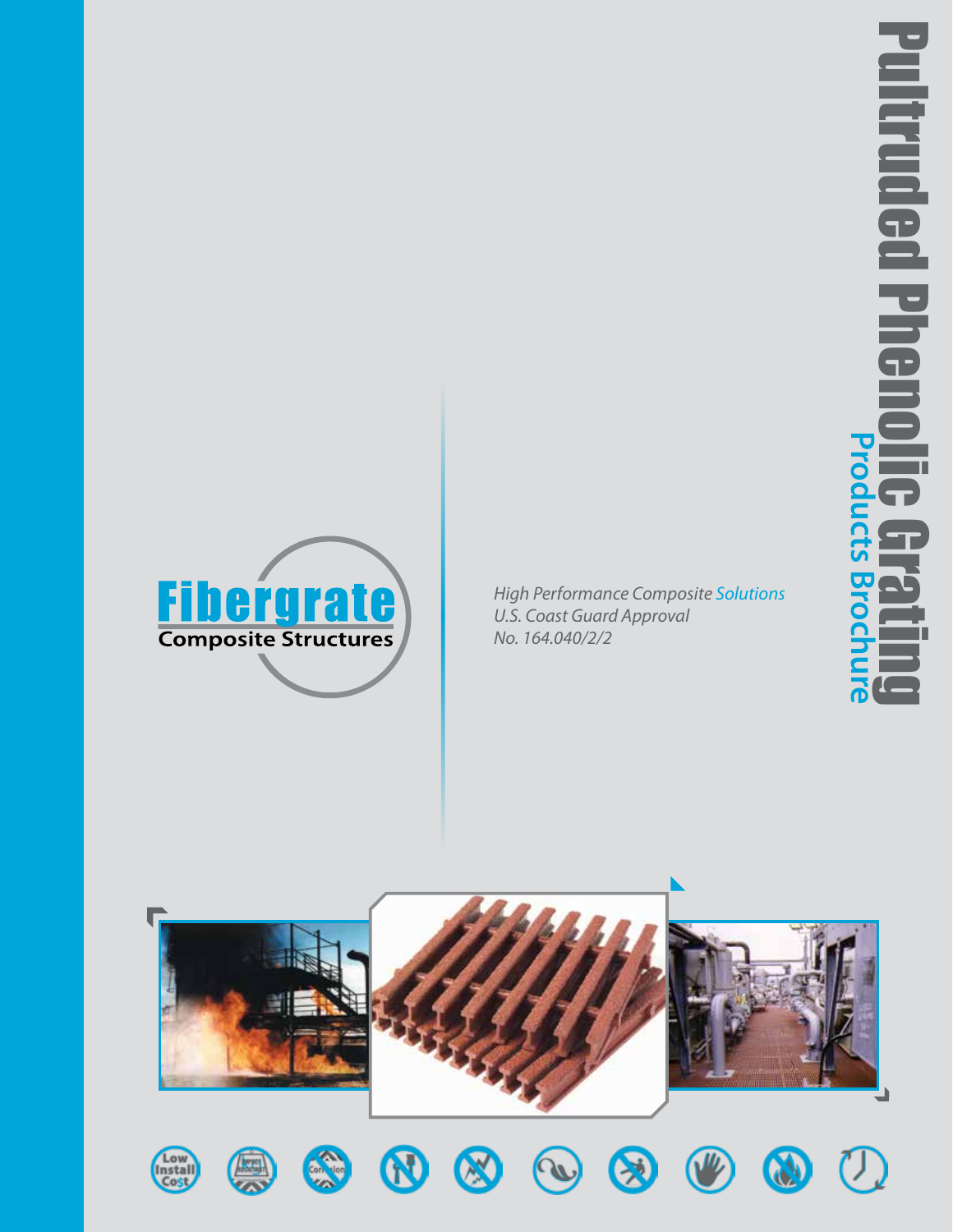# Phenolic Grating Products LEAD SAFE C



### Introduction

Safe-T-Span® pultruded phenolic grating manufactured by Fibergrate Composite Structures is an alternative to maintenance-intensive metallic grating for applications where conventional pultruded grating cannot be used. Safe-T-Span phenolic grating can withstand high temperatures and direct contact with flame while maintaining its structural integrity. This feature makes the grating and stair treads ideal for a wide range of offshore, marine, transportation and industrial applications. All Safe-T-Span phenolic grating requiring Coast Guard approval is inspected independently at the production stage to ensure quality control standards are followed. Safe-T-Span phenolic grating is available in a 1-1/2" depth, "I" bar with a 60% or 40% open area (I6015P and I4015P series).

## Phenolic Pultruded Grating Benefits



#### Superior Fire Safety Characteristics:

Best combination of flame resistance and low smoke/toxic emissions in industrial pultruded FRP grating. Able to withstand extended direct contact with flame without burning or incurring structural damage, providing a safe pathway for exit.



#### Long Service Life:

FRP products provide outstanding durability and corrosion resistance in demanding applications, therefore providing improved product life over traditional materials.



#### Low Maintenance:

Corrosion resistant properties of FRP grating and products reduce or eliminate the need for sandblasting, scraping and painting. Products are easily cleaned with a high pressure washer.





### High Strength to Weight Ratio:

Able to safely accommodate heavier weights over greater spans while being less than one-half the weight of steel grating.



#### Slip Resistance:

Safety is built-in with a grit top surface that provides outstanding adhesion and durability for safe footing, even in wet or oily conditions.

## Phenolic Grating Applications

- **Offshore Platforms**
- **Equipment Skids**
- **Workboats**
- **O** Marine Vessels
- Access & Wellhead Platforms
- Stairways
- **O** Refineries
- **O** Petroleum Processing



Low **Install** Cost

#### High Corrosion Resistance:

Safe-T-Span**®** pultruded fiberglass gratings are known for their ability to provide corrosion resistance in the harshest environments.

#### Low Install Cost:

Due to ease of fabrication and lightweight, FRP pultruded phenolic grating eliminates the need for heavy lifting equipment.

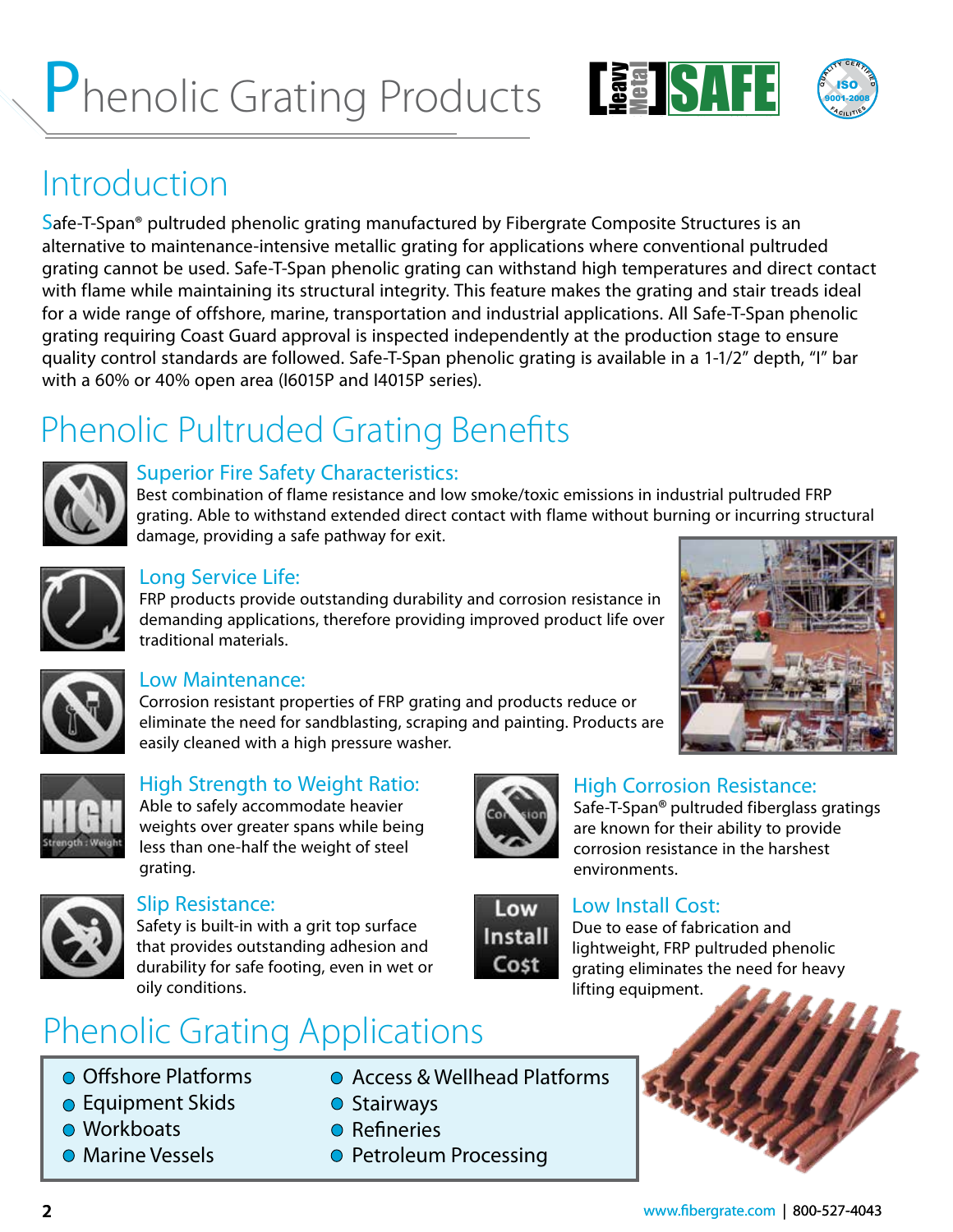# Product Selection and Details

## Grating Details





Section Properties per Ft of Width:  $A = 3.2$  IN<sup>2</sup>  $I = 0.94$  IN<sup>4</sup> S = 1.2 IN<sup>3</sup> **Average EI = 4,600,000 lb - in2 (SPAN ≥ 24")**

**<u>Section Properties per Ft of Width</u>:**  $A = 4.8$  **IN<sup>2</sup>**  $I = 1.41$  **IN<sup>4</sup>**  $S = 1.8$  **IN<sup>3</sup> Average EI = 7,000,000 lb - in2 (SPAN ≥ 24")**

| <b>Series</b> | <b>Load Bar</b> |              | <b>Stocked Sizes</b> | <b>Load Bars/</b> |             | <b>Open Area</b> |  |
|---------------|-----------------|--------------|----------------------|-------------------|-------------|------------------|--|
|               | <b>Spacing</b>  | <b>Width</b> | Length               | FG.               | Wt./Sq. Ft. |                  |  |
| 16015P        | $1 - 1/2"$      | 3', 4'       | 10', 12', 20', 24'   |                   | $2.83$ lbs  | 60%              |  |
| 14015P        | 1 II            | 3', 4'       | 10', 12', 20', 24'   | 12                | $4.13$ lbs  | 40%              |  |

## Clip Assemblies for Safe-T-Span® Phenolic Grating

Fibergrate offers a number of 316 stainless steel clip assemblies for attaching panels of Safe-T-Span pultruded phenolic grating to structural supports.



RI-40

Type R Hold Down Clip Assembly







Type EI Hold Down Clip Assembly

## Safe-T-Span® Pultruded Phenolic Stair Treads



| <b>TREAD TYPE</b>  | <b>Load</b> | Span (in.)      | 18  | 24  | 30  | 36               | 42  | 48  |
|--------------------|-------------|-----------------|-----|-----|-----|------------------|-----|-----|
|                    | (lbs.)      | <b>SPAN/150</b> | .12 | .16 | .20 | .24 <sub>1</sub> | .28 | .32 |
|                    | 250         |                 | .01 | .02 | .04 | .06              | .09 | .13 |
| 1-1/2" Deep I6015P | 500         |                 | .02 | .04 | .08 | .11              | .18 | .26 |
|                    | 250         |                 | .01 | .01 | .03 | .04              | .06 | .09 |
| 1-1/2" Deep l4015P | 500         |                 | .02 | .03 | .05 | .07              | .12 | .17 |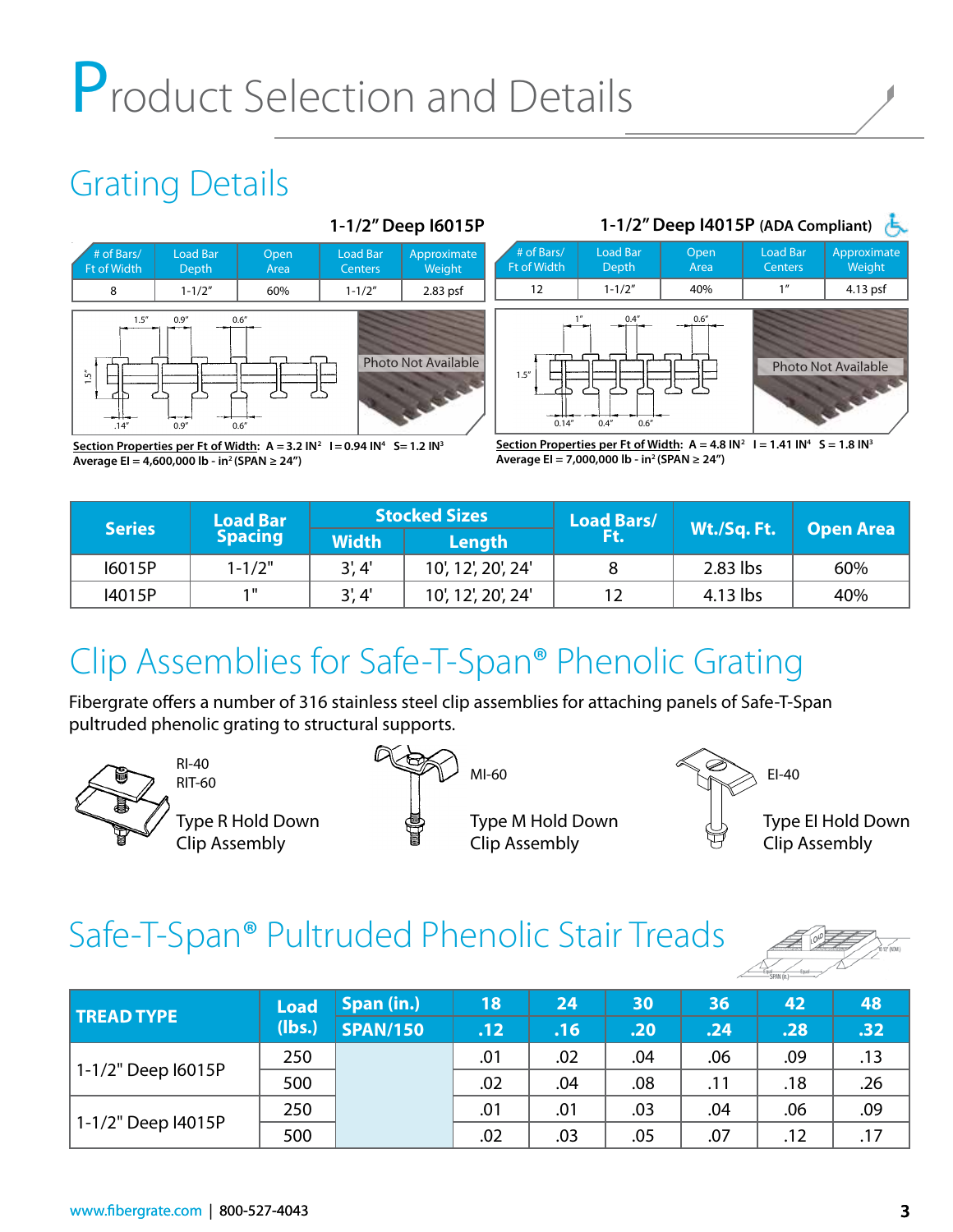## Test Data and Approvals

## Performance Data

All tests were conducted on actual finished product.

#### Fire Safety

Safe-T-Span® pultruded phenolic grating meets or exceeds the following fire safety standards.

| <b>Test</b>                                        | <b>Performance</b>                                                                                               |         |  |  |  |  |  |
|----------------------------------------------------|------------------------------------------------------------------------------------------------------------------|---------|--|--|--|--|--|
| <b>ASTM E84*</b>                                   | <b>Flame Spread Index:</b>                                                                                       |         |  |  |  |  |  |
|                                                    | <b>UV Coated:</b> 25 or less                                                                                     |         |  |  |  |  |  |
|                                                    | <b>Non-UV Coated:</b> 25 or less                                                                                 |         |  |  |  |  |  |
| <b>ASTM D635 Horizontal</b><br><b>Burning Test</b> | The specimen meets the HB classification<br>requirement because it did not burn past the<br>25mm reference mark. |         |  |  |  |  |  |
| <b>UL 94 Flamability Test</b>                      | Classification:                                                                                                  | $94V-0$ |  |  |  |  |  |
| ASTM D2863 Oxygen<br><b>Index Test</b>             | The specimen did not ignite with the oxygen<br>concentration set at 100%.                                        |         |  |  |  |  |  |

\*Reports available upon request.

#### Smoke and Toxic Fume Emissions

Safe-T-Span® pultruded phenolic grating generates significantly less smoke and toxic fumes than conventional grating when exposed to fire.

| <b>Test</b>        | <b>Description</b>        | <b>Performance</b>       |          |  |  |  |
|--------------------|---------------------------|--------------------------|----------|--|--|--|
|                    |                           | <b>Max. Ds corrected</b> | Ds@4 Min |  |  |  |
| <b>ASTM E662</b>   | <b>Non-Flaming</b>        | 1.8                      | .22      |  |  |  |
| (NFPA 268)         | <b>Flaming</b>            | 2.7                      | .50      |  |  |  |
| <b>ASTM E800</b>   | <b>Carbon Monoxide</b>    | 300 ppm                  |          |  |  |  |
| <b>Products of</b> | <b>Carbon Dioxide</b>     | 5575 ppm                 |          |  |  |  |
| <b>Combustion</b>  | <b>Hydrogen Chloride</b>  | None Detected            |          |  |  |  |
|                    | <b>Hydrogen Cyanide</b>   | None Detected            |          |  |  |  |
|                    | Hydrogen Fluoride         | None Detected            |          |  |  |  |
|                    | <b>Oxides of Nitrogen</b> | None Detected            |          |  |  |  |
|                    | <b>Sulfur Dioxide</b>     | None Detected            |          |  |  |  |

#### Independent Fire Test

Independent Fire Exposure Test of pultruded grating as outlined in

the U.S. Coast Guard Draft Memorandum: Policy File Memorandum on the use of Fiber Reinforced Plastic (FRP) Deck Grating (dated June of 2001).

The test consisted of exposing Safe-T-Span® pultruded phenolic grating to a 60-minute fire test at temperatures exceeding 1700 degrees Fahrenheit. The grating was tested at a clear span of 44" and retained its structural integrity after 60 minutes in the furnace as evidenced by post-loading of 439.6 lbs (greater than 94 lbs./ft<sup>2</sup>).

Test reports are available from Fibergrate Composite Structures at 1-800-527-4043.





**U.S. Coast Guard Approval No: 164.040/2/2**

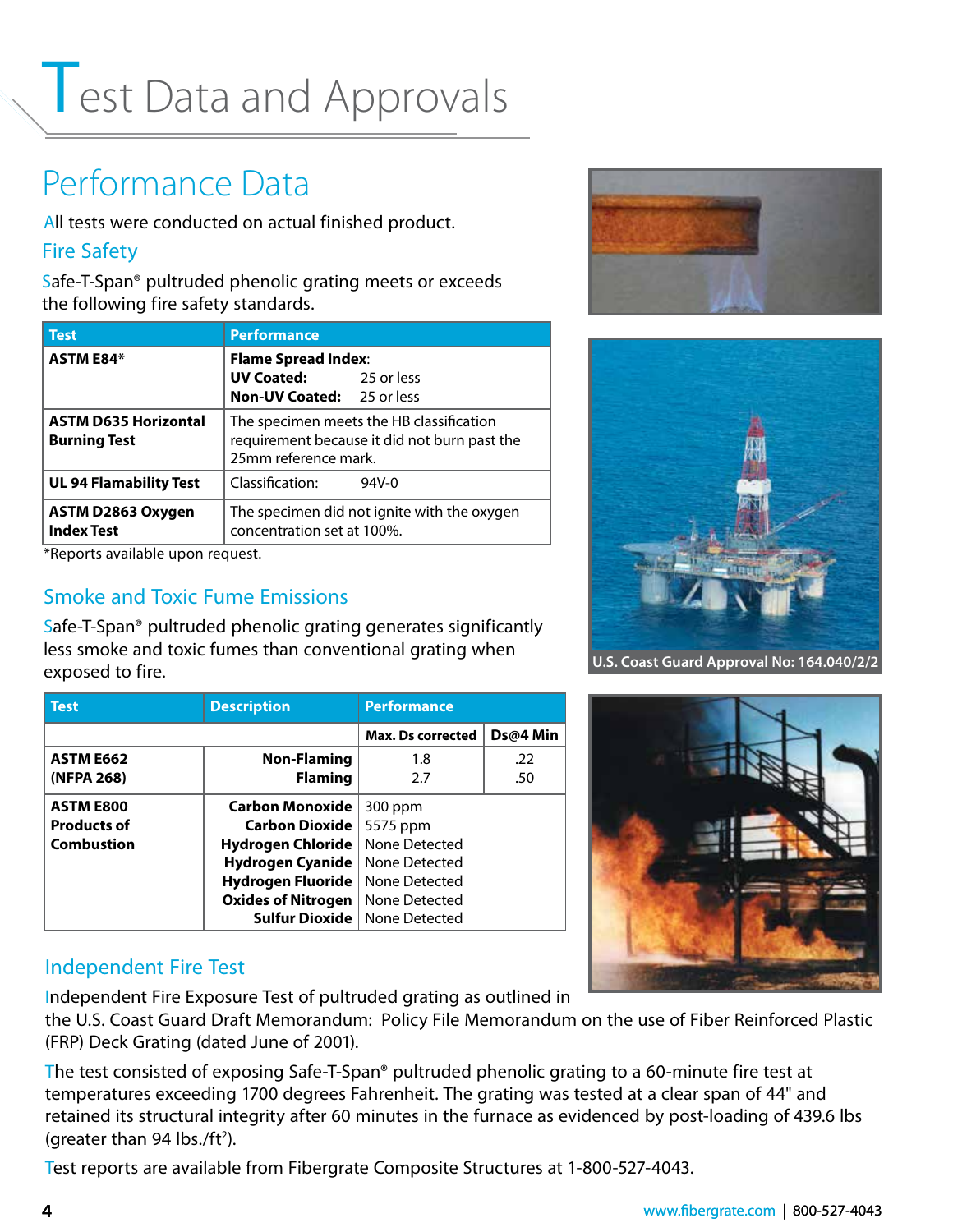# Test Data and Approvals

## Regulatory Information

Fibergrate's products are designed to comply with the regulations of many internationally recognized safety organizations. These products have undergone extensive independent testing and received numerous certifications, approvals and authorizations including the following:

#### **U.S. Coast Guard (USCG)**

- Pultruded Grating: Phenolic Resin USCG PFM 2-98, Level 2 & 3 USCG Approval No. 164.040/2/2
- Molded Grating: Authorized for use where Fire Integrity is not a concern yet requires a flame spread index of less than or equal to 25 (ASTM E84) (Marine Safety Manual, Volume II, Paragraph 5.C.6.d(2))

#### **ISO 9001:2008 Certified Facilities**

● Certificate No: CERT-05835-2003-AO-HOU-ANAB

#### **ABS Type Approval**

- Pultruded Grating: Phenolic Resin Level 2 & 3 -Certificate Number: 01-HS172578-3-DUP
- Molded Grating: ASTM E84 less than or equal to 25 Certificate Number: 01-HS34733-X

#### **DNV GL Type Approval**

**• FRP Grating: Certificate Number: TAF000003C** 

## Chemical Resistance





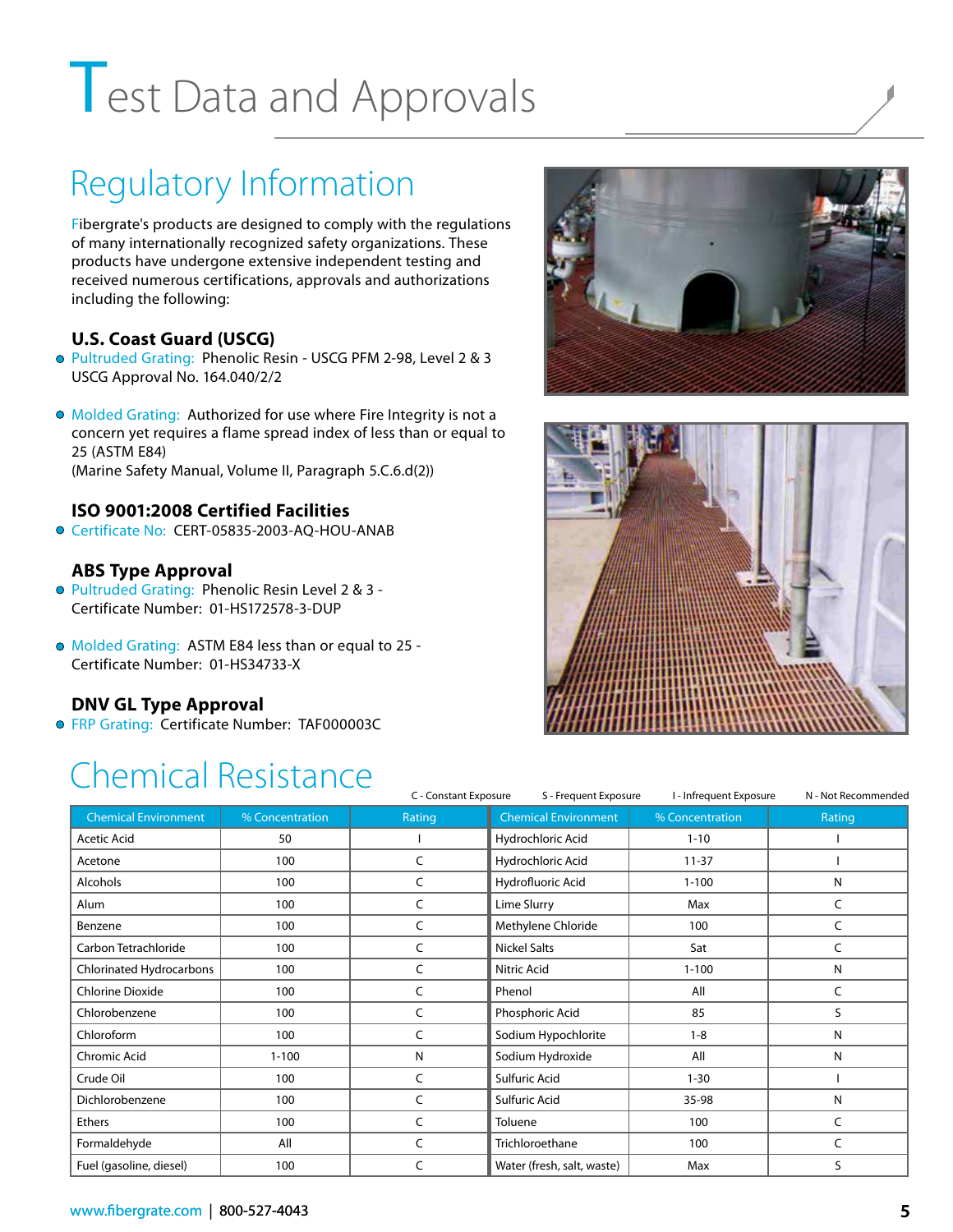## Load Tables for I4015P & I6015P Grating

| <b>UNIFORM LOAD TABLE - Deflection in Inches</b> |              |        |                           |        |                          |                                |                                 |                          |                          |                                |       |                                   |
|--------------------------------------------------|--------------|--------|---------------------------|--------|--------------------------|--------------------------------|---------------------------------|--------------------------|--------------------------|--------------------------------|-------|-----------------------------------|
| <b>Clear Span</b>                                |              |        | <b>UNIFORM LOAD = psf</b> |        |                          |                                |                                 |                          |                          |                                |       | <b>Max Rec Load Ultimate Load</b> |
| (in)                                             | <b>Style</b> | 50     | 65                        | 100    | 200                      | 300                            | 400                             | 500                      | 1000                     | 2000                           | (psf) | (psf)                             |
| 12                                               | 16015        | < 0.01 | < 0.01                    | < 0.01 | < 0.01                   | < 0.01                         | < 0.01                          | < 0.01                   | 0.01                     | 0.02                           | 9370  | 18750                             |
|                                                  | 14015        | < 0.01 | < 0.01                    | < 0.01 | < 0.01                   | < 0.01                         | < 0.01                          | < 0.01                   | < 0.01                   | 0.01                           | 14060 | 28120                             |
| 18                                               | 16015        | < 0.01 | < 0.01                    | < 0.01 | 0.01                     | 0.01                           | 0.01                            | 0.02                     | 0.03                     | 0.07                           | 5410  | 10830                             |
|                                                  | 14015        | < 0.01 | < 0.01                    | < 0.01 | < 0.01                   | < 0.01                         | < 0.01                          | 0.01                     | 0.02                     | 0.05                           | 8120  | 16240                             |
| 24                                               | 16015        | < 0.01 | 0.01                      | 0.01   | 0.02                     | 0.02                           | 0.03                            | 0.04                     | 0.08                     | 0.17                           | 3750  | 7500                              |
|                                                  | 14015        | < 0.01 | < 0.01                    | < 0.01 | 0.01                     | 0.01                           | 0.02                            | 0.03                     | 0.05                     | 0.11                           | 5620  | 11250                             |
| 30                                               | 16015        | 0.01   | 0.01                      | 0.02   | 0.04                     | 0.06                           | 0.08                            | 0.10                     | 0.19                     | 0.39                           | 2620  | 5250                              |
|                                                  | 14015        | < 0.01 | < 0.01                    | 0.01   | 0.03                     | 0.04                           | 0.05                            | 0.07                     | 0.13                     | 0.26                           | 3930  | 7870                              |
| 36                                               | 16015        | 0.02   | 0.03                      | 0.04   | 0.08                     | 0.12                           | 0.16                            | 0.20                     | 0.39                     |                                | 1980  | 3970                              |
|                                                  | 14015        | 0.01   | 0.02                      | 0.03   | 0.05                     | 0.08                           | 0.11                            | 0.13                     | 0.26                     | $\qquad \qquad -$              | 2970  | 5950                              |
| 42                                               | 16015        | 0.04   | 0.05                      | 0.07   | 0.14                     | 0.21                           | 0.28                            | 0.36                     | $\overline{\phantom{0}}$ |                                | 1510  | 3030                              |
|                                                  | 14015        | 0.03   | 0.03                      | 0.05   | 0.09                     | 0.14                           | 0.19                            | 0.24                     |                          | $\hspace{0.05cm}$              | 2270  | 4540                              |
| 48                                               | 16015        | 0.06   | 0.08                      | 0.12   | 0.24                     | 0.36                           | 0.48                            | $\overline{\phantom{0}}$ | —                        | —                              | 1210  | 2420                              |
|                                                  | 14015        | 0.04   | 0.05                      | 0.08   | 0.16                     | 0.24                           | 0.32                            | $\overline{\phantom{0}}$ | –                        |                                | 1810  | 3630                              |
| 54                                               | 16015        | 0.09   | 0.12                      | 0.19   | 0.38                     | $\overline{\phantom{m}}$       | $\overline{\phantom{0}}$        | —                        |                          |                                | 1010  | 2030                              |
|                                                  | 14015        | 0.06   | 0.08                      | 0.13   | 0.25                     | $\qquad \qquad \longleftarrow$ | $\hspace{0.1mm}-\hspace{0.1mm}$ | $\overline{\phantom{0}}$ | $\overline{\phantom{0}}$ | $\qquad \qquad \longleftarrow$ | 1520  | 3040                              |
| 60                                               | 16015        | 0.14   | 0.18                      | 0.28   | 0.56                     | $\overline{\phantom{0}}$       |                                 |                          |                          |                                | 870   | 1750                              |
|                                                  | 14015        | 0.09   | 0.12                      | 0.19   | 0.37                     |                                |                                 |                          |                          | $\overline{\phantom{0}}$       | 1310  | 2620                              |
| 66                                               | 16015        | 0.21   | 0.27                      | 0.41   |                          | —                              | $\overline{\phantom{0}}$        | —                        | —                        |                                | 720   | 1450                              |
|                                                  | 14015        | 0.14   | 0.18                      | 0.27   | —                        |                                |                                 |                          |                          | —                              | 1080  | 2170                              |
|                                                  | 16015        | 0.29   | 0.38                      | 0.58   | $\overline{\phantom{0}}$ |                                |                                 |                          |                          | —                              | 610   | 1230                              |
| 72                                               | 14015        | 0.19   | 0.25                      | 0.39   |                          |                                |                                 |                          |                          |                                | 920   | 1840                              |

| <b>CONCENTRATED LINE LOAD TABLE - Deflection in Inches</b> |              |                                                          |        |        |        |        |                          |                   |                   |                                |         |                                   |
|------------------------------------------------------------|--------------|----------------------------------------------------------|--------|--------|--------|--------|--------------------------|-------------------|-------------------|--------------------------------|---------|-----------------------------------|
| <b>Clear Span</b>                                          |              | LINE LOAD = Lbs per Foot of Panel Width (lb/ft of width) |        |        |        |        |                          |                   |                   |                                |         | <b>Max Rec Load Ultimate Load</b> |
| (in)                                                       | <b>Style</b> | 50                                                       | 65     | 100    | 200    | 300    | 400                      | 500               | 1000              | 2000                           | (lb/ft) | (lb/ft)                           |
|                                                            | 16015        | < 0.01                                                   | < 0.01 | < 0.01 | < 0.01 | < 0.01 | < 0.01                   | < 0.01            | 0.01              | 0.03                           | 4680    | 9370                              |
| 12                                                         | 14015        | < 0.01                                                   | < 0.01 | < 0.01 | < 0.01 | < 0.01 | < 0.01                   | < 0.01            | < 0.01            | 0.02                           | 7020    | 14050                             |
| 18                                                         | 16015        | < 0.01                                                   | < 0.01 | < 0.01 | 0.01   | 0.01   | 0.01                     | 0.02              | 0.04              | 0.07                           | 4060    | 8120                              |
|                                                            | 14015        | < 0.01                                                   | < 0.01 | < 0.01 | < 0.01 | < 0.01 | < 0.01                   | 0.01              | 0.03              | 0.05                           | 6090    | 12180                             |
| 24                                                         | 16015        | < 0.01                                                   | 0.01   | 0.01   | 0.01   | 0.02   | 0.03                     | 0.03              | 0.07              | 0.13                           | 3750    | 7500                              |
|                                                            | 14015        | < 0.01                                                   | < 0.01 | < 0.01 | < 0.01 | 0.01   | 0.02                     | 0.02              | 0.05              | 0.09                           | 5620    | 11250                             |
|                                                            | 16015        | 0.01                                                     | 0.01   | 0.01   | 0.02   | 0.04   | 0.05                     | 0.06              | 0.12              | 0.25                           | 3280    | 6570                              |
| 30                                                         | 14015        | < 0.01                                                   | < 0.01 | < 0.01 | 0.01   | 0.03   | 0.03                     | 0.04              | 0.08              | 0.17                           | 4920    | 9850                              |
| 36                                                         | 16015        | 0.01                                                     | 0.01   | 0.02   | 0.04   | 0.06   | 0.08                     | 0.10              | 0.21              | 0.42                           | 2970    | 5950                              |
|                                                            | 14015        | < 0.01                                                   | < 0.01 | 0.01   | 0.03   | 0.04   | 0.05                     | 0.07              | 0.14              | 0.28                           | 4460    | 8920                              |
| 42                                                         | 16015        | 0.02                                                     | 0.02   | 0.03   | 0.07   | 0.10   | 0.13                     | 0.16              | 0.33              | $\overline{\phantom{0}}$       | 2650    | 5310                              |
|                                                            | 14015        | 0.01                                                     | 0.01   | 0.02   | 0.05   | 0.07   | 0.09                     | 0.11              | 0.22              | $\hspace{0.05cm}$              | 3980    | 7960                              |
| 48                                                         | 16015        | 0.02                                                     | 0.03   | 0.05   | 0.10   | 0.14   | 0.19                     | 0.24              | 0.48              | $\qquad \qquad$                | 2420    | 4840                              |
|                                                            | 14015        | 0.01                                                     | 0.02   | 0.03   | 0.07   | 0.09   | 0.13                     | 0.16              | 0.32              |                                | 3630    | 7260                              |
| 54                                                         | 16015        | 0.03                                                     | 0.04   | 0.07   | 0.13   | 0.20   | 0.27                     | 0.33              |                   | $\qquad \qquad$                | 2290    | 4580                              |
|                                                            | 14015        | 0.02                                                     | 0.03   | 0.05   | 0.09   | 0.13   | 0.18                     | 0.22              | $\hspace{0.05cm}$ |                                | 3430    | 6870                              |
|                                                            | 16015        | 0.04                                                     | 0.06   | 0.09   | 0.18   | 0.27   | 0.36                     | 0.45              | $\hspace{0.05cm}$ |                                | 2190    | 4380                              |
| 60                                                         | 14015        | 0.03                                                     | 0.04   | 0.06   | 0.12   | 0.18   | 0.24                     | 0.30              |                   | $\qquad \qquad \longleftarrow$ | 3280    | 6570                              |
| 66                                                         | 16015        | 0.06                                                     | 0.08   | 0.12   | 0.24   | 0.36   | 0.48                     | $\hspace{0.05cm}$ | —                 | —                              | 2000    | 4000                              |
|                                                            | 14015        | 0.04                                                     | 0.05   | 0.08   | 0.16   | 0.24   | 0.32                     | —                 |                   | $\overline{\phantom{0}}$       | 3000    | 6000                              |
| 72                                                         | 16015        | 0.08                                                     | 0.10   | 0.16   | 0.31   | 0.47   | $\overline{\phantom{0}}$ | —                 | —                 | $\qquad \qquad \longleftarrow$ | 1845    | 3690                              |
|                                                            | 14015        | 0.05                                                     | 0.07   | 0.11   | 0.21   | 0.31   |                          |                   |                   |                                | 2760    | 5530                              |

1. The above gratings were tested in accordance with the procedure recommended by the Fiberglass Grating Manufacturers Council of the Composites Fabricators Association.

2. Deflections have been limited to approximately 1/2″ or Clear Span/100 as recommended by the Fiberglass Grating Manufacturers Council.<br>3. Walking loads, typically 50-65 PSF maximum are recommended for pedestrian traffic. by 125, for a firmer feel, limit deflection to the lesser of 1/4" or CLEAR SPAN divided by 200.

4. The designer should not exceed the MAX RECOMMENDED LOAD at any given span. MAX RECOMMENDED LOAD represents a 2.1 factor of safety on ULTIMATE CAPACITY.<br>5. ULTIMATE CAPACITY represents a complete and total failure of gra design. Functionality of grating is limited to MAX RECOMMENDED LOAD.

6. The allowable loads in this table are for STATIC LOAD CONDITIONS at ambient temperatures only. Allowable loads for impact or dynamic conditions should be a maximum of ONE-HALF the values shown. Long term loads will result in added deflection due to creep in the material and will also require higher safety factors to ensure acceptable performance.

**For applications at elevated temperatures, consult the factory. The designer is further referenced to ASCE Structural Plastics Design Manual.**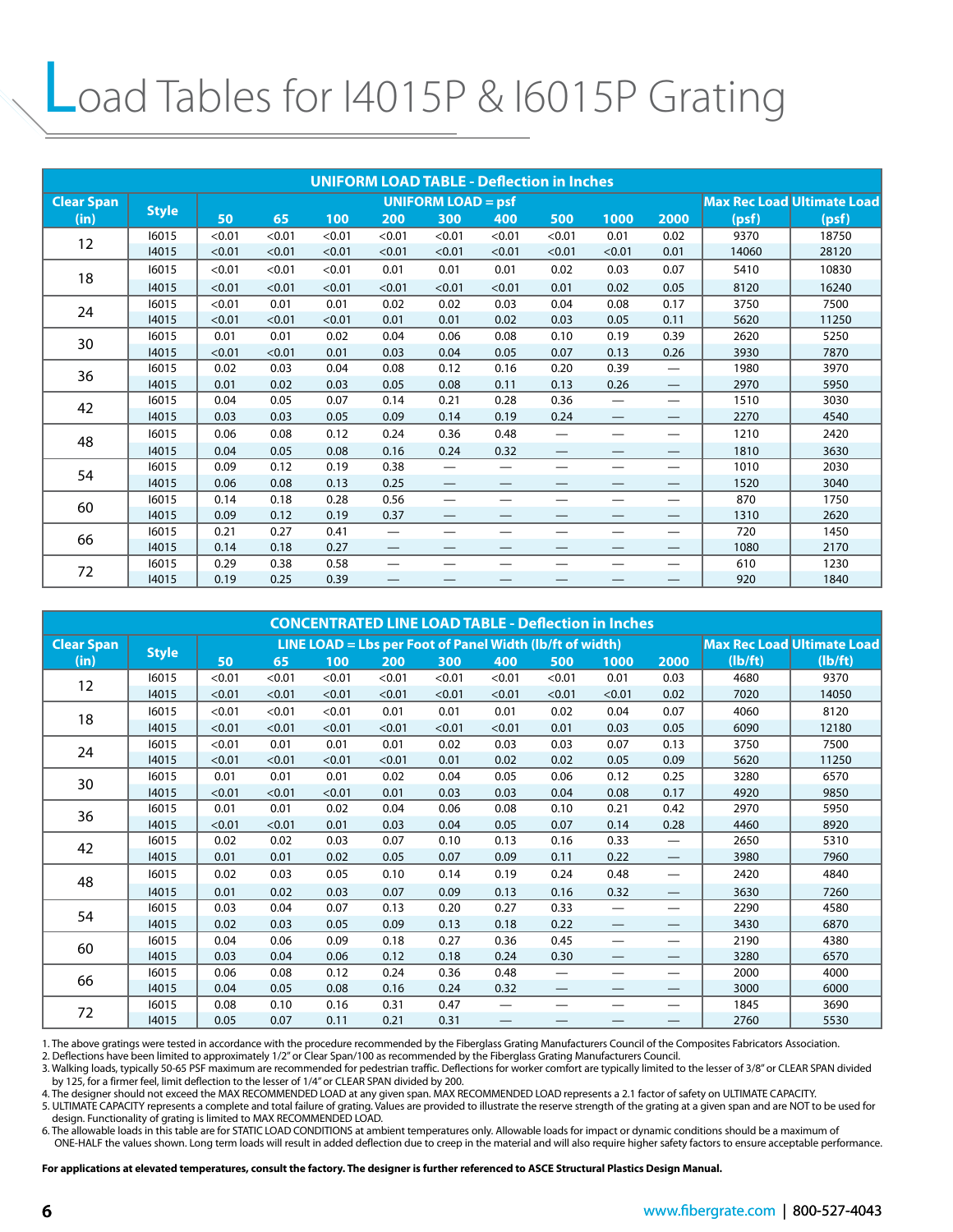# Phenolic Projects

## Fibergrate's Phenolic Grating

Fibergrate has provided a Coast Guard approved pultruded phenolic grating to the market for more than a decade and has participated in a number of large projects requiring a product with the strenuous flame and smoke indexes found in phenolics. Both of Fibergrate's ISO 9001-2008 certified manufacturing facilities are also certified to provide Coast Guard approved phenolic products. Phenolics are heavily used in the offshore market, and Fibergrate has successfully supplied Safe-T-Span® phenolic gratings to Shell, Chevron Texaco, Unocal, Saudi Aramco, Woodside, BP, Norsk Hydro, Pemex, El Paso Energy, Exxon Mobil and Conoco Phillips. Fibergrate has supplied over 300,000 square feet of grating for high profile projects such as Shell's NaKika and Bonga, the Enfield FPSO and BP's Azerbajan.

## Shell NaKika

Shell's NaKika Semi Submersible Drilling and Production Platform located in the Gulf of Mexico required 160,000 square feet of Fibergrate's I6015P coated phenolic pultruded grating. Phenolic grating and treads were used throughout the platform, including the internal maintenance spaces within the hull to the apron surrounding the pedestal cranes. During the final commissioning of the platform, while at a fabrication yard in Texas, Fibergrate's inspection of the installed gratings showed an estimated weight savings amounting to approximately 1,000 tons! This savings was achieved by the use of Fibergrate's I6015P Phenolic, over typical 1-1/4" galvanized gratings.





## Chevron Tahiti and Blind Faith

Fibergrate successfully supplied 40,000 square feet of USCG approved Safe-T-Span® pultruded I6015P UV coated phenolic grating, fabricated per Chevron drawings, for both the Tahiti and Blind Faith offshore platforms. The grating was installed throughout the structure, including the crew's living quarters. These projects further confirm Fibergrate's commitment as a valued and trusted vendor to the offshore oil and gas industry.